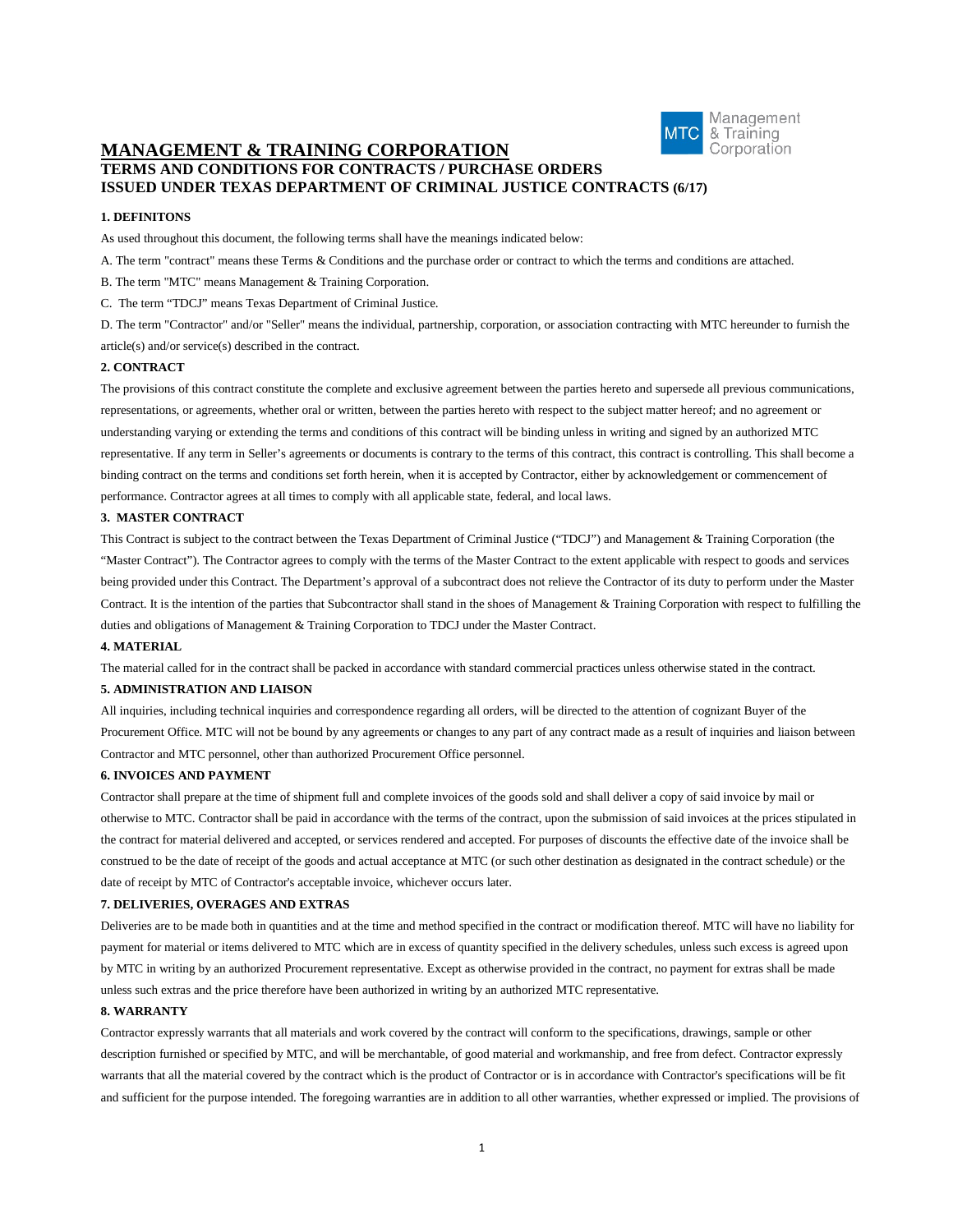this clause shall not limit or affect the rights of MTC under the clause hereof entitled "INSPECTION." All warranties shall run to MTC and its customers.

### **9. INSPECTION AND TITLE PASSAGE**

A. Final inspection and acceptance of items delivered thereunder shall be made after delivery at the MTC designated point, not withstanding any prior payment or inspection.

B. Title to all supplies and/or work provided under the contract shall vest in MTC at the F. O. B. point referenced elsewhere in the contract or on separate shipping instructions, provided, however, that in the event the supplies and/or work are subsequently rejected by MTC for reasons other than loss or damage caused in transit, title will be divested from MTC and will revert immediately to Contractor.

#### **10. TAXES**

Contractor agrees that, unless otherwise indicated in the contract, (a) the prices therein do not include any state or local sales, use or other tax from which an exemption is available for purposes of the contract under Public Law 105-220, and (b) the prices herein include all other applicable federal, state, and local taxes in effect at the date of this contract. In the event it shall ever be determined that any tax included in the prices therein was not required to be paid by Contractor, Contractor agrees to notify MTC and to make prompt application for the refund thereof, to take all proper steps to procure the refund and when received to pay the same to MTC. It is agreed that Contractor will be treated as an independent individual contractor and not as an employee of MTC for federal tax purposes.

#### **11. INSURANCE AND INDEMNIFICATION**

A. Insurance: Contractor shall maintain and provide proof of (1) worker's compensation insurance complying with State and Federal requirements with employer's liability limits of not less than \$500,000; (2) general liability insurance with a minimum limit of \$l, 000,000 for each occurrence and an aggregate limit of \$3,000,000; (3) where appropriate, Comprehensive Business Automobile Liability insurance with a minimum combined single limit of \$l, 000,000 ; (4) where appropriate, Professional Liability insurance with a minimum limit of \$l,000,000 for each occurrence and an aggregate of \$3,000,000.

B. Indemnification: Contractor shall defend, indemnify and hold harmless MTC and its officers, directors, employees, agents, shareholders, partners, joint ventures, affiliates, successors and assigns from and against any and all liabilities, obligations, claims, demands, suits, losses, expenses, damages, fines, judgments, settlements and penalties, including, without limitation, costs, expenses and attorneys' fees incident thereto, arising out of or based upon contract damages, property damage or bodily injury (including death at any time resulting therefrom) to any person, including Contractor's employees, affiliates, or agents, occasioned by or in connection with (1) Contractor's performance of (or failure to perform) the contract duties hereunder; (2) a violation of any laws or any negligent act or omission by Contractor or its affiliates, subcontractors, agents or employees during the performance of the contract duties hereunder; or (3) a breach of this contract by Contractor or any of its affiliates, subcontractors, agents, or employees. The aforesaid obligation of indemnity shall be construed so as to extend to all legal, defense and investigation costs, as well as all other reasonable costs, expenses and liabilities incurred by the party indemnified, from and after the time at which the party indemnified received notification (whether verbal or written) that a claim or demand is to be made or may be made. Contractor's obligation under this section does not extend to any liability caused by the sole negligence of MTC. This paragraph will survive the expiration or termination of this contract.

#### **12. TRAFFIC ROUTING**

Contractor is to adhere strictly to MTC's shipping instructions. Any losses or additional expenses accruing to MTC from deviation from MTC's shipping instructions contained herein shall be charged to the Contractor.

### **13. PROOF OF SHIPMENT**

Upon request, if shipment by a third party is required, Contractor shall forward to MTC, with invoice, the express receipt or bill of lading, signed by the carrier, evidencing the fact that shipment was made.

### **14. DOCUMENTATION**

Documentation, if required, is included in the unit price and will be supplied under MTC's specified format at no additional cost to MTC.

### **15. LICENSE**

No licenses, expressed or implied, under any patents are granted by either party to the other.

# **16. ANTI-KICKBACK PROCEDURES**

Contractor will comply with the Anti-Kickback Act of 1986 (41 U. S. C. 51-58) which prohibits any person from:

A. Providing or attempting to provide or offering to provide any kickback;

B. Soliciting, accepting, or attempting to accept any kickback; or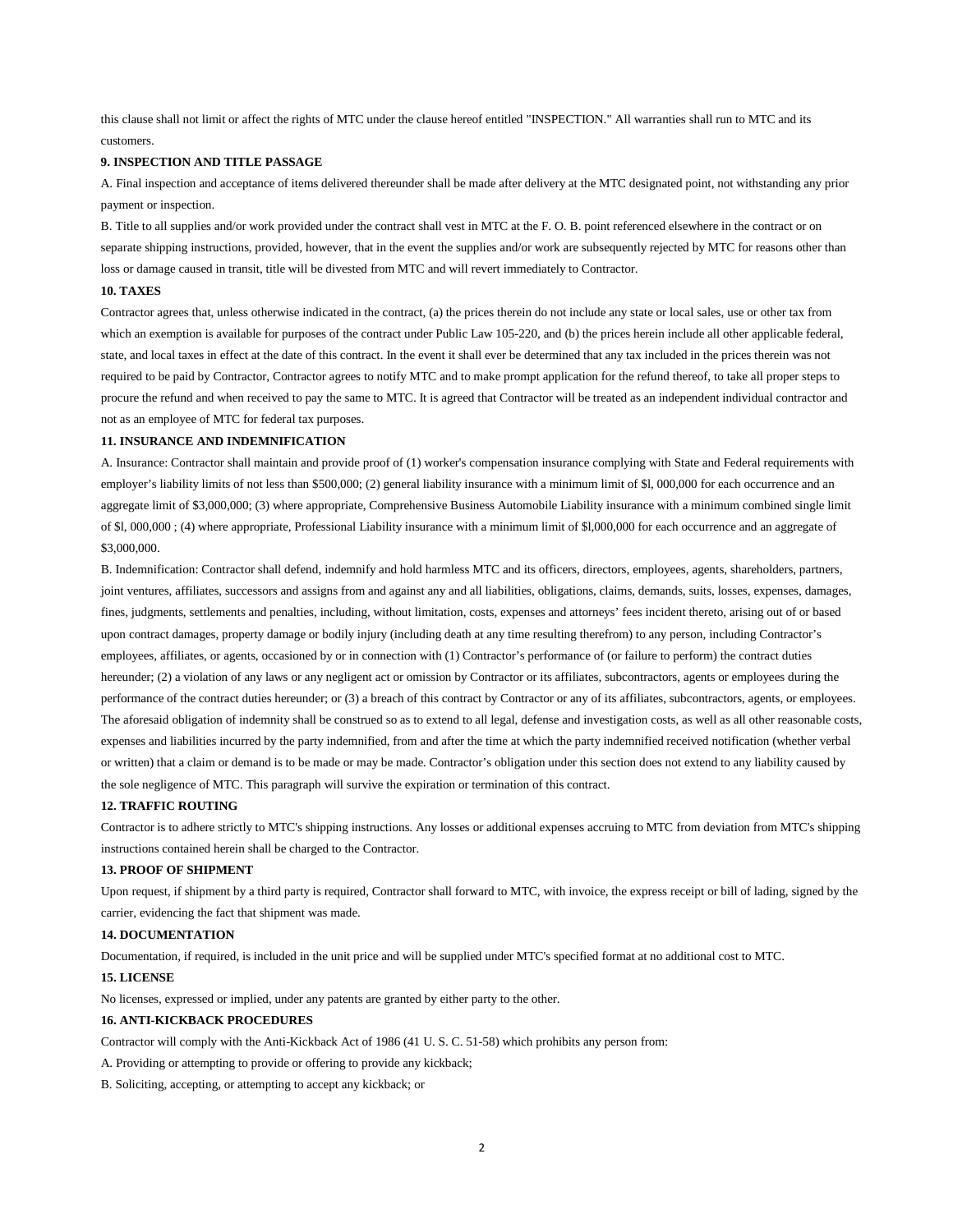C. Including, directly or indirectly, the amount of any kickback in the contract price charged by a prime contractor to the United States or in the contract price charged by a subcontractor to a prime contractor or higher tier subcontractor.

### **17. CONTRACT WORK HOURS AND SAFETY STANDARDS ACT -OVERTIME COMPENSATION**

This contract is subject to the Contract Work Hours and Safety Standards Act-Overtime Compensation as set forth in 41 CFR Part 52-222.4A which is incorporated by reference (as applicable by state).

#### **18. EQUAL EMPLOYMENT, AFFIRMATIVE ACTION AND EMPLOYEE RIGHTS**

This contract is subject to the Equal Employment Opportunity and Affirmative Action requirements set forth in 41 CFR Part 60-1.4(a) (equal opportunity)), 41 CFR Part 60-250.5(a) (covered veterans), 41 CFR Part 60-741.5(a) (individuals with disabilities) and the Notice Clause of Executive Order 13496 regarding Employee Rights under the National Labor Relations Act (NLRA) (29 CFR Part 471, Appendix A to Subpart A). Additionally, the contractor shall not discriminate against any employee based on disability status, age, sexual orientation, gender identity, veteran status, political affiliation, or marital status.

**This contractor and subcontractor shall abide by the requirements of 41 CFR §§ 60-1.4(a), 60-300.5(a) and 60-741.5(a). These regulations prohibit discrimination against qualified individuals based on their status as protected veterans or individuals with disabilities, and prohibit discrimination against all individuals based on their race, color, religion, sex, sexual orientation, gender identity, or national origin. Moreover, these regulations require that covered prime contractors and subcontractors take affirmative action to employ and advance in employment individuals without regard to race, color, religion, sex, sexual orientation, gender identity, national origin, protected veteran status or disability. Non-Discrimination.** Contractor warrants that it shall not discriminate against any employee, subcontractor, participant or provider on account of race, color, handicap, religion, sex, national origin, genetic information or age, and in accordance with the following:

(A) Contractor shall not discriminate against employees, subcontractors, participants or providers who have or are perceived to have a handicap because of AIDS or HIV infection, antibodies to HIV, or infection with any other probable causative agent of AIDS. Contractor shall post notices setting forth the provisions of this non-discrimination clause in conspicuous places, available to employees and applicants for employment.

(B) In all solicitations or advertisements for employees and/or the purchase of services, Contractor shall state that it is an equal opportunity employer; provided, however, that notices, advertisements and solicitations placed in accordance with federal law, rule or regulation shall be deemed sufficient for the purposes of this requirement.

#### **19. TITLE TO DRAWINGS AND SPECIFICATIONS**

MTC shall at all times have title to all drawings and specifications furnished by MTC to Contractor and intended for use in connection with the contract. Contractor shall use such drawings and specifications only in connection with the contract and shall not disclose such drawings and specifications to any person, firm or corporation other than Contractor's employees or subcontractors. Contractor shall, upon MTC's request or upon completion of the contract, promptly return all drawings and specifications to MTC.

### **20. ASSIGNMENT**

Contractor shall not delegate any duties, nor assign any rights or claims under the contract, or for breach thereof, without prior consent of MTC, and any such attempted delegation or assignment shall be voided.

### **21. OFFSET**

MTC may offset any amounts due to MTC from Contractor against amounts payable hereunder. MTC reserves the right to deny payment for unauthorized work and/or costs incurred by Contractor.

#### **22. CHANGES**

A. MTC may at any time, by a written order, and without notice, make changes within the general scope of this contract, in any one or more of the following: (1) drawings, designs, or specifications, where supplies to be furnished are to be specially manufactured in accordance therewith; (2) method of shipment or packing; (3) place of delivery; and (4) number of items to be delivered.

B. If any such change causes an increase or decrease in the estimated cost of, or the time required for, the performance of any part of the work under this contract, whether changed or not changed by any contract, an equitable adjustment shall be made: (1) in the price or delivery schedule, or both; and (2) in such other provisions of the contract as may be affected, and the contract shall be modified in writing accordingly. Any claim by Contractor for adjustment under this clause must be asserted within thirty (30) days from the date of receipt by Contractor of the notification of change; provided, however, MTC may decide that the facts justify such action, may receive and act upon any such claim asserted at any time prior to final payment under this contract.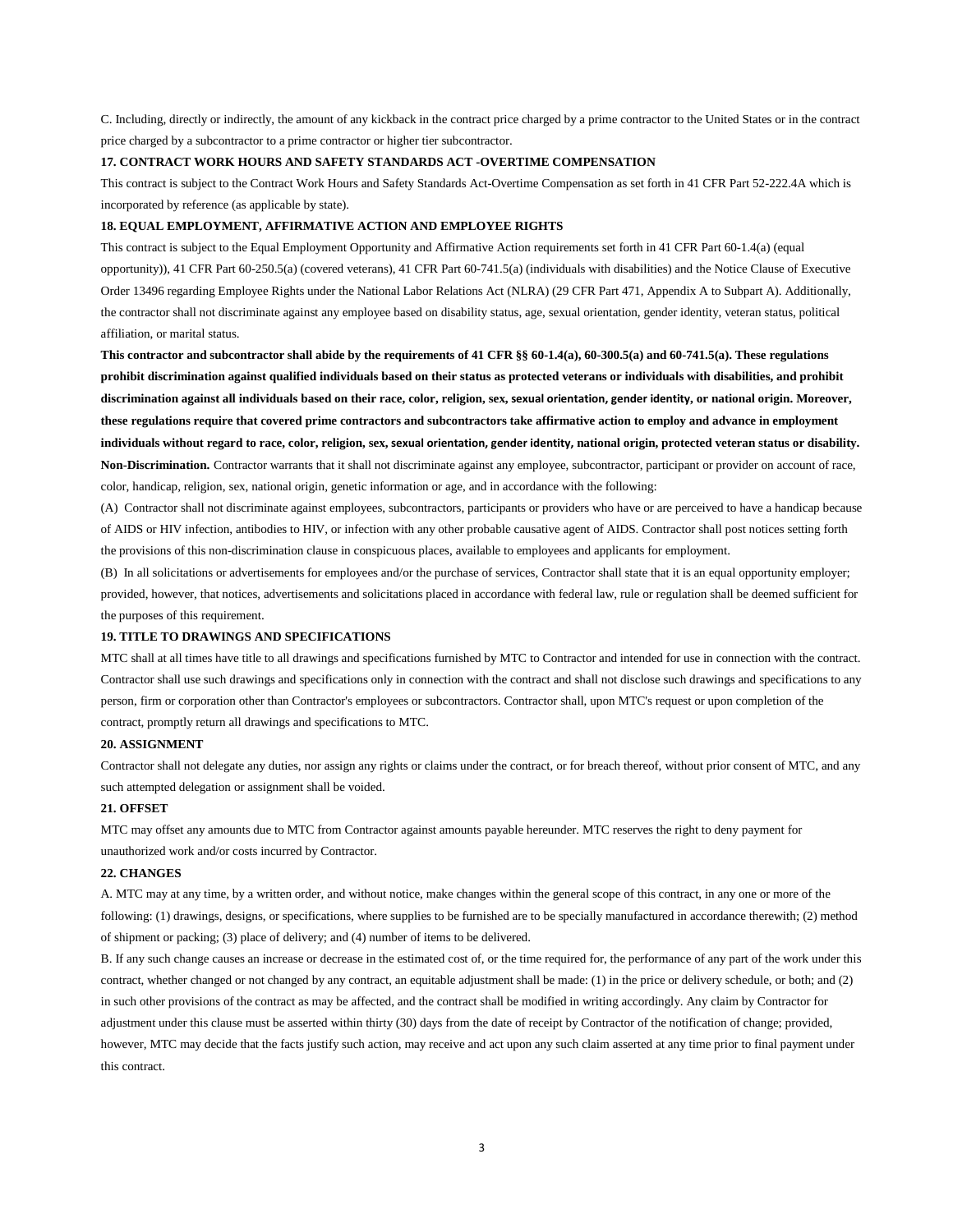### **23. NOTICE OF DELAYS AND LABOR DISPUTES**

Whenever Contractor encounters any difficulty that is delaying or threatens to delay the timely performance of this contract (including actual or potential labor disputes), Contractor shall immediately give notice thereof in writing to MTC, stating all relevant information with respect thereto. Such notice shall not in any way constitute a basis for an extension of the delivery schedule or be construed as a waiver by MTC of any rights or remedies to which it is entitled by law or pursuant to provisions of this contract. Failure to give such notice, however, may be grounds for denial of any request for an extension of the delivery schedule because of such delay.

### **24. AGENCY**

The relationship created by this contract between the parties is that of vendor and vendee and neither party, nor any of its representatives, agents, or employees, have any right of authority to assume or create any obligation of any kind addressed to or intended for the other, nor to bind the other in any respect whatsoever. Each party hereby indemnifies the other and agrees to hold it harmless from and against all claims, suits, expenses, damages, losses and liability arising out of any breach of this subparagraph by such party or its representatives, agents or employees. The prior sentence will survive the expiration or termination of this contract.

#### **25. DEFAULT**

In the event either party shall be in breach or default of any of the terms, conditions, or covenants of this contract, and such breach or default continue for a period of thirty (30) days after the giving of written notice by the other party hereto, then in addition to all other rights and remedies of law or equity or otherwise, the other party hereto shall have the right to cancel this contract without any charge or liability whatsoever, except as to payment for material already received and accepted by MTC.

#### **26. ATTORNEYS FEES**

If it shall become necessary for either party to engage attorneys to institute legal action for the purposes of enforcing its rights hereunder, the party prevailing in such litigation shall be entitled to receive all of its fees and expenses from the losing party.

### **27. FORCE MAJEURE**

Neither party shall be held responsible for any delay or failure in performance of any part of this contract to the extent such delay or failure is caused by fire, flood, explosion, war, strike, embargo government requirements, civil or military authority, act of God, act or omission of carriers or other similar causes beyond its control ("Force Majeure Conditions"). If any Force Majeure Condition occurs, the party delayed or unable to perform shall give immediate notice to the other party, and the party affected by the other's delay or inability to perform may elect to:

A. Terminate this contract or the part of it relating to material not already shipped; or

B. Suspend this contract for the duration of the Force Majeure Condition, buy or sell elsewhere material to be bought or sold under this contract and deduct from any commitment the quantity bought or sold or for which commitments have been made elsewhere; or

C. Resume performance under this contract once the Force Majeure Condition ceases with appropriate schedule extension.

Unless written notice is given within thirty (30) days after the affected party is notified of the Force Majeure Condition, paragraph B shall be deemed selected.

### **28. WAIVER**

Either party's failure to enforce any of the terms or conditions hereof, or to exercise any remedy hereunder, shall not constitute a waiver of said terms or conditions or of such party's right to exercise said remedies during the remaining term of the contract.

#### **29. INSPECTION AND ACCEPTANCE**

MTC, through any authorized representatives, has the right, at all reasonable times, to inspect or otherwise evaluate the work performed or being performed and/or material delivered hereunder and the premises in which it is being performed, assembled or manufactured. If any inspection or evaluation is made by MTC on the premises of Contractor or its subcontractors, Contractor shall provide and shall require its subcontractors to provide all reasonable facilities and assistance for the safety and convenience of MTC representatives in the performance of their duties. All inspections and evaluations shall be performed in such a manner as to not unduly delay Contractor's work.

#### **30. INFORMATION CONCERNING ENROLLEES/PARTICIPANTS OR ACTIVITIES**

Contractor agrees to keep confidential and not to use or disclose to others any information related to MTC, its enrollees/participants and/or activities or the terms of this contract, without prior written approval of MTC. This paragraph will survive the expiration or termination of this contract.

#### **31. DUPLICATION OF EFFORT**

Contractor hereby certifies that costs for work to be performed under this contract and any subcontract hereunder are not duplicative of any charged against any other contract, subcontract, or other MTC source. Contractor agrees to advise MTC in writing of any other contract or subcontract it has performed, or is performing, which involves work directly related to the purpose of this contract.